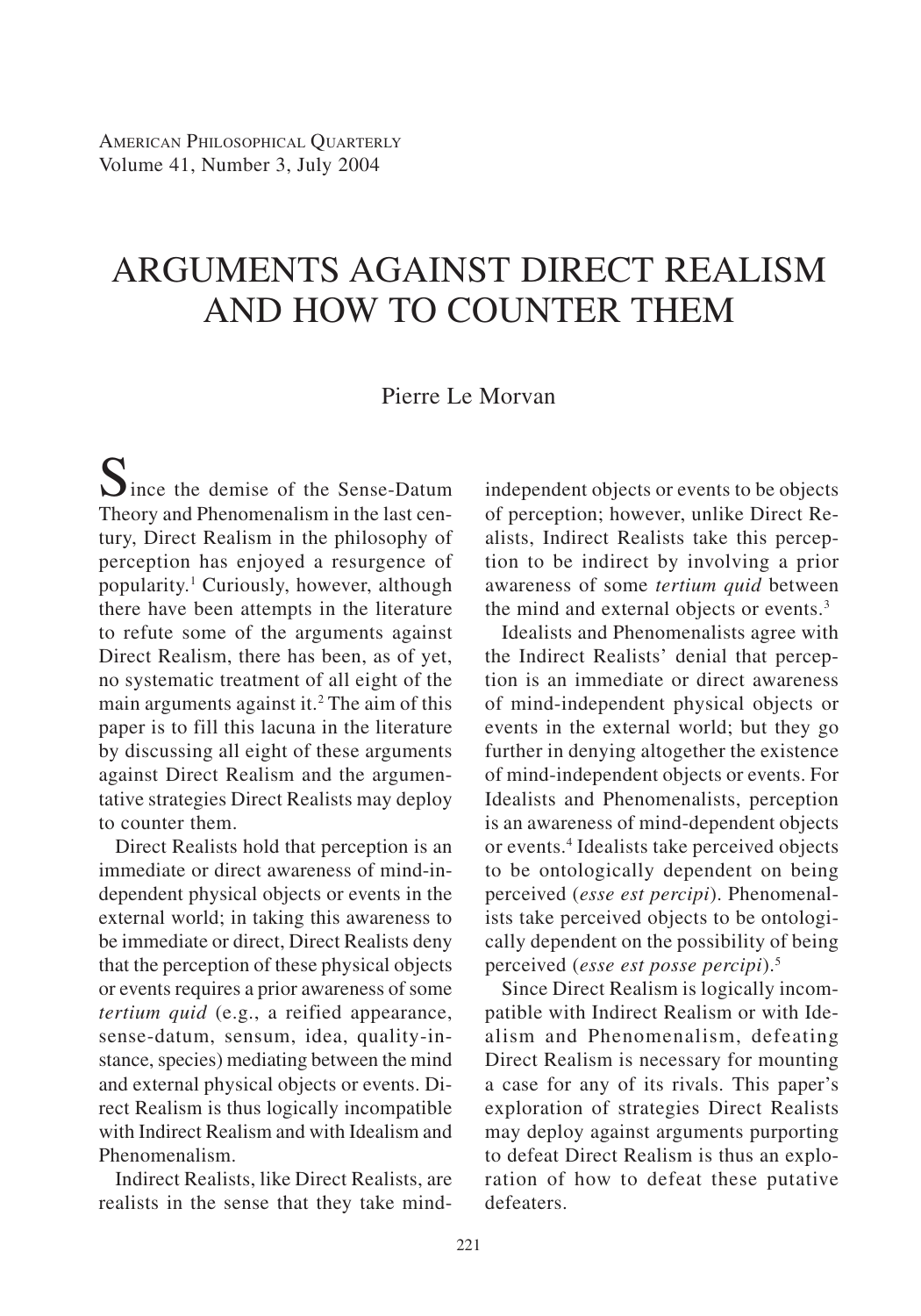In this connection, two preliminary clarifications are in order.

First, Direct Realism is often conflated with what is called "Naïve Realism." Naïve Realism, a strong form of Direct Realism, claims that perceived objects or events always appear exactly as they are. One can be a Direct Realist, however, without being a Naïve Realist. This is because holding that perception of physical objects or events is direct or immediate does not entail that one must also hold that perceived objects or events always appear exactly as they are. Hence, to show that Naïve Realism is untenable does not show that Direct Realism itself is untenable. The importance of drawing this distinction will become clear in the ensuing discussion.

Second, discussions in the philosophy of perception have focused heavily on visual perception. This paper will follow the usual practice of discussing Direct Realism with regard to visual perception, not with regard to other sensory modalities. It's worth noting, however, that a commitment to Direct Realism with regard to visual perception does not ipso facto commit one to Direct Realism concerning any other sensory modality.

So much for preliminaries. In the next section, the eight main arguments against Direct Realism are explored together with the strategies Direct Realists may deploy to counter them.

# 1. THE EIGHT MAIN ARGUMENTS AGAINST DIRECT REALISM

The eight main arguments against Direct Realism are the Causal Argument, the Time-Lag Argument, the Partial Character of Perception Argument, the Perceptual Relativity Argument, the Argument from Perceptual Illusion, the Argument from Hallucination, the Dubitability Argument, and the Objective Feature Argument. In what follows below, each argument will first be exposited and then subjected to a Direct Realist rebuttal.

## *1.1. The Causal Argument6*

*First Premise.* Direct Realists hold that external physical objects or events can be immediate or direct objects of perception.

*Second Premise.* But perception involves a long and complex causal series of events. For instance, light quanta are reflected or emitted from an external object, the light quanta then travel through an intervening medium (e.g., air and/or water), they then hyperpolarize retinal cells by bleaching rhodopsin photopigment molecules, and then a very complex series of physiological processes takes place in the eye and in the brain eventuating in perception.

*Conclusion:* Direct Realism is false. Given this long and complex causal series, physical objects or events cannot be immediate or direct objects of perception.<sup>7</sup>

The proponent of this kind of argument usually then proceeds to claim that something else (a sense-datum, or sensum, or idea, or sensation, or image, or quality-instance, or species) is the immediate object of perception.

## How Direct Realists May Counter the Causal Argument

It's wise for Direct Realists to concede that for humans, and for percipients physiologically like us in the actual world, perception involves a long and complex causal series of events, and that perception is indeed dependent upon the condition of the eyes, of the optic nerve, and of the brain, upon the nature of the intervening medium, and so on. One can be a Direct Realist without being so naïve or ignorant as to think that in the actual world (and relevantly similar possible worlds), humans perceive external objects or events directly in the sense that there are no causal intermediar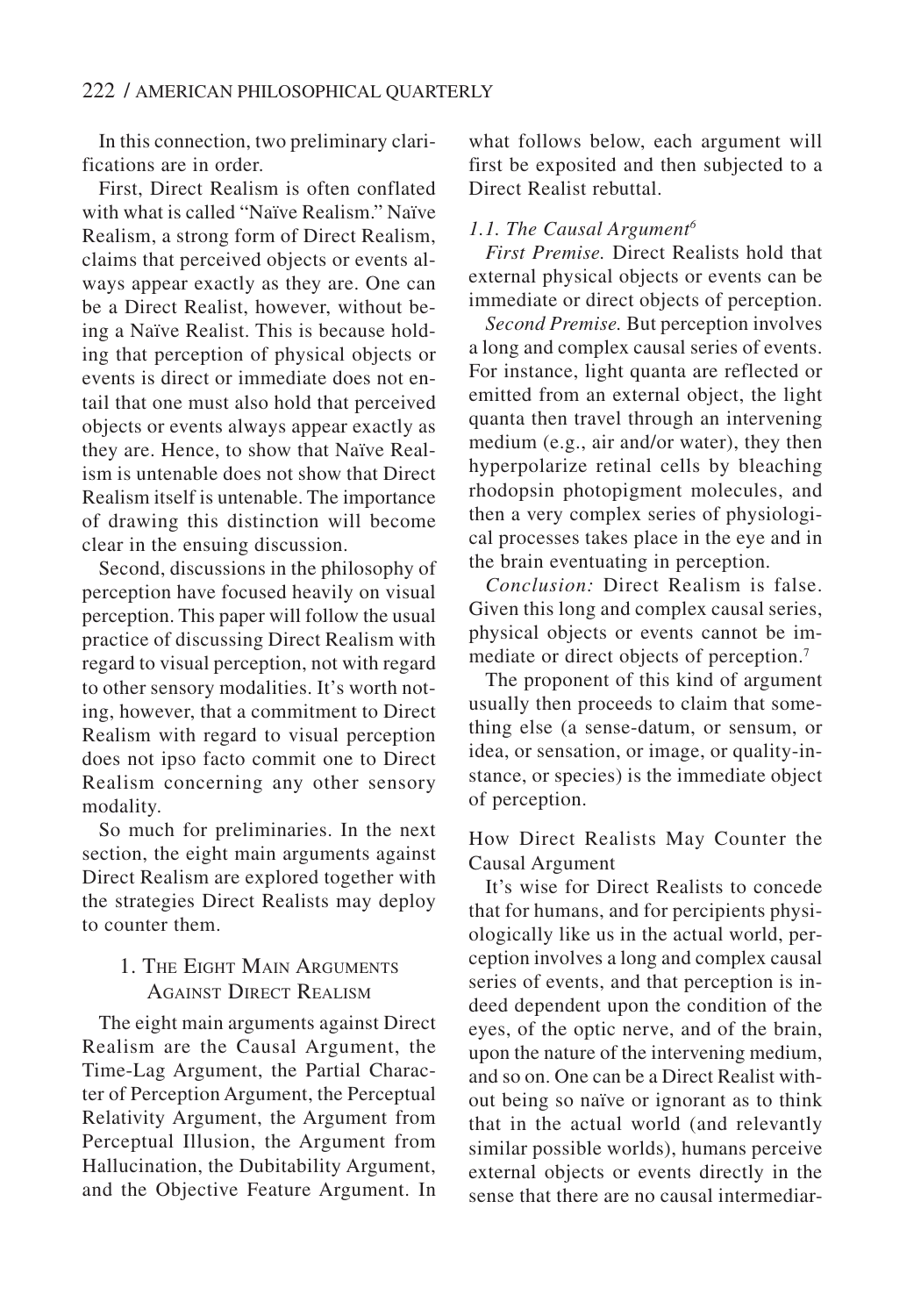ies between the external object or event and the percipient.

Does this concession entail the falsity of Direct Realism? No. In holding that external objects or events are *immediate or direct* objects of perception, Direct Realists deny that perception of these external objects or events must be mediated by a prior awareness of causal intermediaries in the causal series eventuating in perception. Even if, say, the photoisomerisation of rhodopsin photopigment molecules in one's eyes is a nomically necessary intermediary event in one's visual perception of external objects or events, it does not follow, on Direct Realism, that one must be aware of that event (or any other intermediary event or object) when one perceives external physical objects or events.

In this light, consider the following two claims:

(i) perception is indirect in the sense that it involves a series of causal intermediaries between the external object (or event) and the percipient;

#### and

(ii) perception is indirect in the sense of involving a prior awareness of something other than the external object (or event).

Claims (i) and (ii) thus distinguished, Direct Realists can argue that it does not follow from the fact that perception is indirect in the sense of (i) that it is indirect in the sense of (ii). What the Causal Argument establishes is only the *causal* indirectness of perception in the sense of (i), not the *cognitive* indirectness in the sense of (ii). Hence, this argument does not refute Direct Realists not committed to denying the indirectness of perception in the sense of (i). Thus, lest they fall prey to this argument, Direct Realists should be careful to distinguish between causal indirectness and cognitive indirectness.

## *1.2. The Time-Lag Argument8*

*First Premise.* We cannot perceive physical objects or events unless light is reflected or emitted from them to our visual system.

*Second Premise.* Light travels at a finite velocity, and so there is always some time interval between the reflection or emission of light from a physical object or event and the light's reaching our eyes. In the case of nearby objects or events, the time interval may be minute. But in the case of a distant star, the time interval may be so considerable that, by the time the light reaches our eyes, the star may no longer exist.

*Third Premise.* If something no longer exists, we cannot now perceive it, let alone directly perceive it. And so, assuming the distant star no longer exists, we cannot directly perceive it when its light reaches our eyes. But since we are perceiving something, the object of (direct) perception must be something other than the distant star.

*Fourth Premise.* Though time lags are most significant in cases of distant objects such as stars, any time lag, however minute, between physical objects or events and our perception of them is incompatible with Direct Realism, for given the time lag, we cannot directly perceive physical objects and events as they presently are at the time of our perception. Since we perceive something, the object of (direct) perception must be something other than physical objects or events.

*Conclusion:* Direct Realism is false. We do not directly perceive physical objects and events.

The proponent of the argument then usually proposes some other candidate as the object of direct visual awareness (e.g., a sense-datum, or sensum, or sensation, or idea, etc.).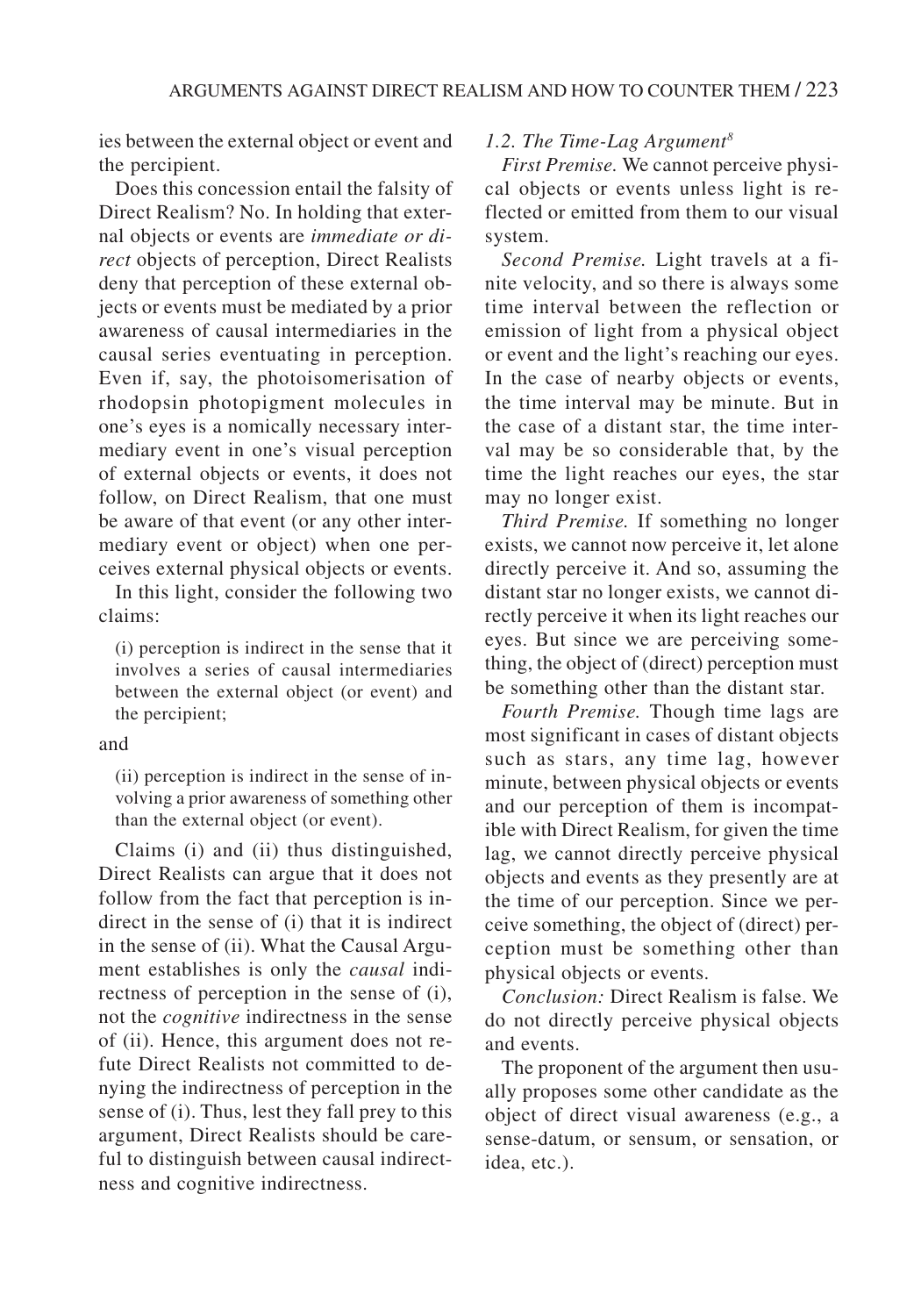How Direct Realists May Counter the Time-Lag Argument

Direct Realists should concede the truth of the first two premises, and focus on the third and fourth premises which constitute the crux of the argument. The claim "if something no longer exists, we cannot now perceive it" can be interpreted in at least two distinct ways: (a) if something no longer exists, we cannot now perceive it as it presently is, or (b) if something no longer exists, we cannot now perceive it as it used to be.

When taken in the sense of (a), the claim is obviously true, or so we may suppose. But when taken in the sense of (b), the claim is far from obviously true. For why couldn't we *now* be visually aware of something *as it was* but which no longer exists? Isn't it precisely because there is a time lag that we now see stars (as they used to be) which no longer exist, and that when we see nearby objects, we now see them as they were (perhaps only a few microseconds ago)? Direct Realists need not deny the existence of time lags in perception, nor need they be committed to "endowing" human percipients with miraculous perceptual abilities inconsistent with our best physical theories.

In brief, it does not follow from (i) there are time lags in perception, that (ii) we cannot directly perceive external physical objects or events. What does follow from (i) is (iii) that we cannot (given the laws of physics) directly perceive external physical objects or events without a time lag, however minute. And since (iii) is consistent with accepting Direct Realism, the Time-Lag Argument fails to establish (ii), and hence fails to refute Direct Realism.

Though the argument fails to defeat Direct Realism per se, three further points are worth noting in this connection.

First, the argument does refute any naïve version of Direct Realism according to which human perception takes place instantaneously.

Second, whatever intuitive pull there may be to the idea that *direct* perception must be *instantaneous* perception must be resisted on pain of refutation by this argument.

Third, in the vast majority of cases of perception (where we are dealing with relatively nearby physical objects or events), perception occurs so quickly that it *seems* to occur instantaneously. This may explain much of the intuitive pull of the idea that we cannot *now* be aware of something (e.g., a distant star) that no longer exists, because in the vast majority of our day-to-day perceptions we deal with relatively nearby objects or events which continue to exist. Hence, it may strike us as odd to think that we can now be aware of something that no longer exists. But when we realize that all perception (at least in the actual world and physically similar possible worlds) involves some time lag (however minute it may be in most cases), and realize the vast extent of the temporal and spatial distances involved in perceiving celestial bodies, the idea that we could now be aware of a celestial body which no longer exists comes to seem less odd.<sup>9</sup> It's important to keep in mind here that Direct Realists need not be committed to the claim that we can *now* be aware of the no-longer existent object as it is *now*, but only that we can *now* be aware of the once-existent object *as it used to be.*

# *1.3. The Partial Character of Perception Argument10*

*First Premise.* Direct Realists hold that we are able to (directly) perceive physical objects.

*Second Premise.* But to perceive a physical object, we must be able to perceive all of its parts at once.

*Third Premise*. But we are not able to perceive all of a physical object's parts at once. At best, we are able to perceive a spatial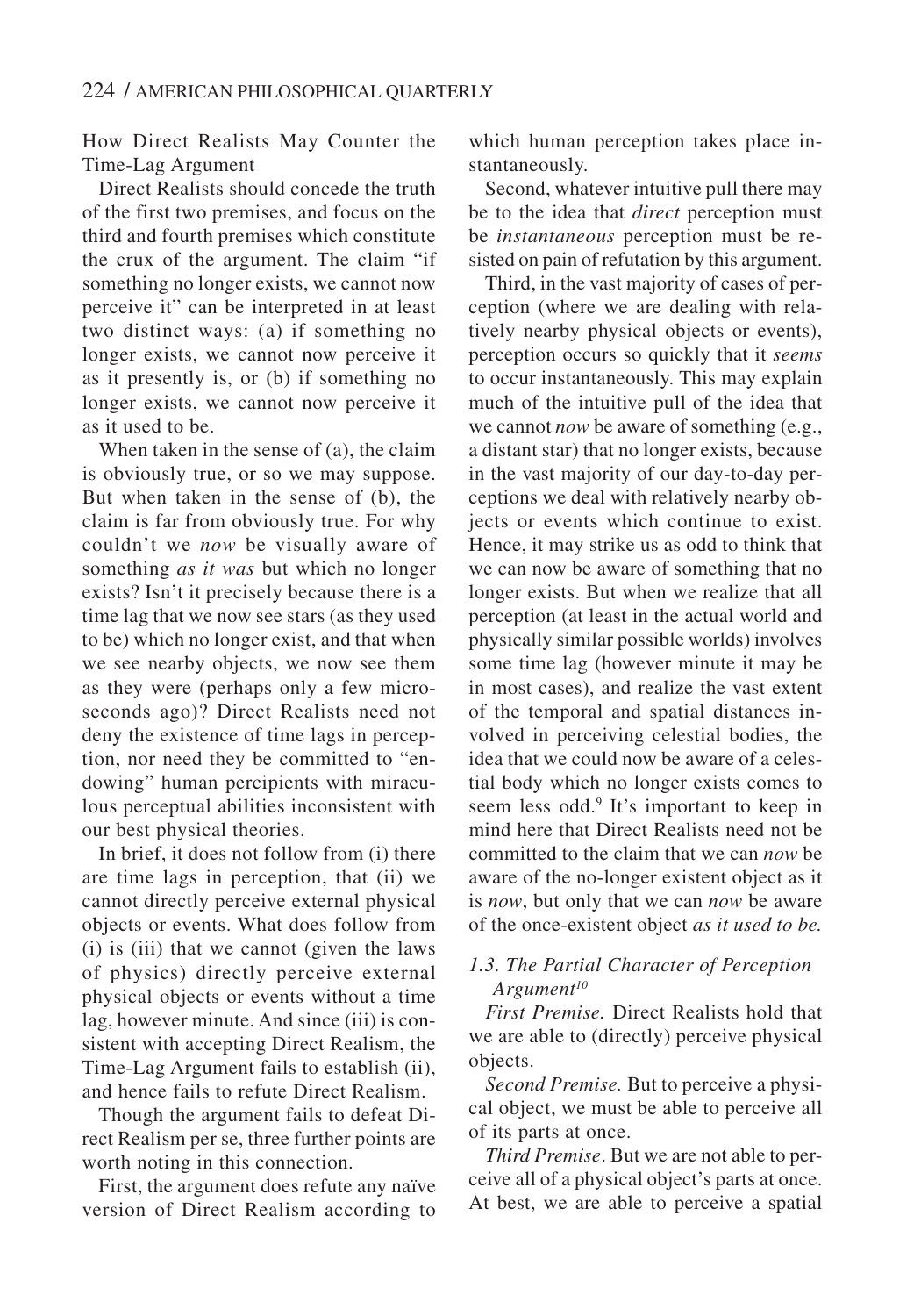part of it (e.g., a portion of its outer surface), but not all of its spatial parts at once.<sup>11</sup>

*Conclusion.* Direct Realism is false. We do not directly perceive physical objects.

The proponent of the argument may then take a further step and infer that "there is no part even of the outer surfaces which I see; for, with respect to any such part, there is, surely, some part of *it* which I do not see. What I see, therefore, cannot be a part of any physical thing."12

How Direct Realists May Counter the Partial Character of Perception Argument

Direct Realists can point out that this whole argument rests on a very dubious second premise, for there seems to be no good reason to suppose that directly perceiving a physical object entails perceiving all of its (spatial and/or temporal) parts at once. As Chisholm<sup>13</sup> points out, there is no more reason to think that perceiving a physical object entails perceiving all of its parts at once than to think that eating a dinner entails swallowing all of its parts at once, or visiting London entails visiting all of its parts at once. It is quite true that if we only perceive part of an object, we may not be able to recognize or identify what the object is. For instance, if one saw only the back of someone's head, one might not recognize whose head it was. But it does not follow from (i) one's failure to recognize (or properly identify) whose head it is one sees when one sees its back, that (ii) one does not see the head, unless we falsely suppose that seeing or perception in general entails recognition or identification.<sup>14</sup>

## *1.4. The Perceptual Relativity Argument15*

*First Premise.* A physical object, say a penny, may appear circular (or of a certain size or color) from one angle of view  $V<sub>1</sub>$ and appear elliptical (or of another size or color) from another angle of view  $V_2$ .

*Second Premise.* Let us assume that the penny is circular and remains constant in size and color.

*Third Premise.* One is immediately aware of something from  $V_i$ , call it  $O_i$ , and one is immediately aware of something from  $V_2$ , call it  $O_2$ .

*Fourth Premise.*  $O<sub>j</sub>$  cannot be identical to  $O_2$ , because  $O_1$  and  $O_2$  have different properties; for instance, one is circular while the other is elliptical, or they differ in size and/or color.

*Fifth Premise.* Even if  $O<sub>i</sub>$ , let us say, is qualitatively indistinguishable from the penny, it cannot be numerically identical to the penny. This is because, when one passes from one angle of view to another, there is no sudden change in appearance in what we are perceiving. We would expect such a change in appearance if what we are perceiving at, say, time  $t_1$  was the physical object, and what we are perceiving at, say,  $t_2$  was something other than it.

*Conclusion.* Direct Realism is false. We do not directly perceive physical objects.

The proponent of the argument then usually proceeds to claim that some *tertium quid* (e.g., a sense-datum, idea or the like) is the immediate object of perception.

How Direct Realists May Counter the Perceptual Relativity Argument

The first three premises are unobjectionable. The major problem with the argument occurs in premises four and five. The third premise leaves open whether  $O<sub>j</sub>$  is identical to  $O_2$  and whether  $O_1$  is an external physical object identical to  $O_2$ . In the fourth and fifth premises, however, a questionbegging reification of appearances takes place. For instance, since the penny is circular (or of a certain size or color), the proponent of the argument assumes that, since something *appears* elliptical (or of another size or color) to us, that of which we are immediately aware *is* elliptical (or of that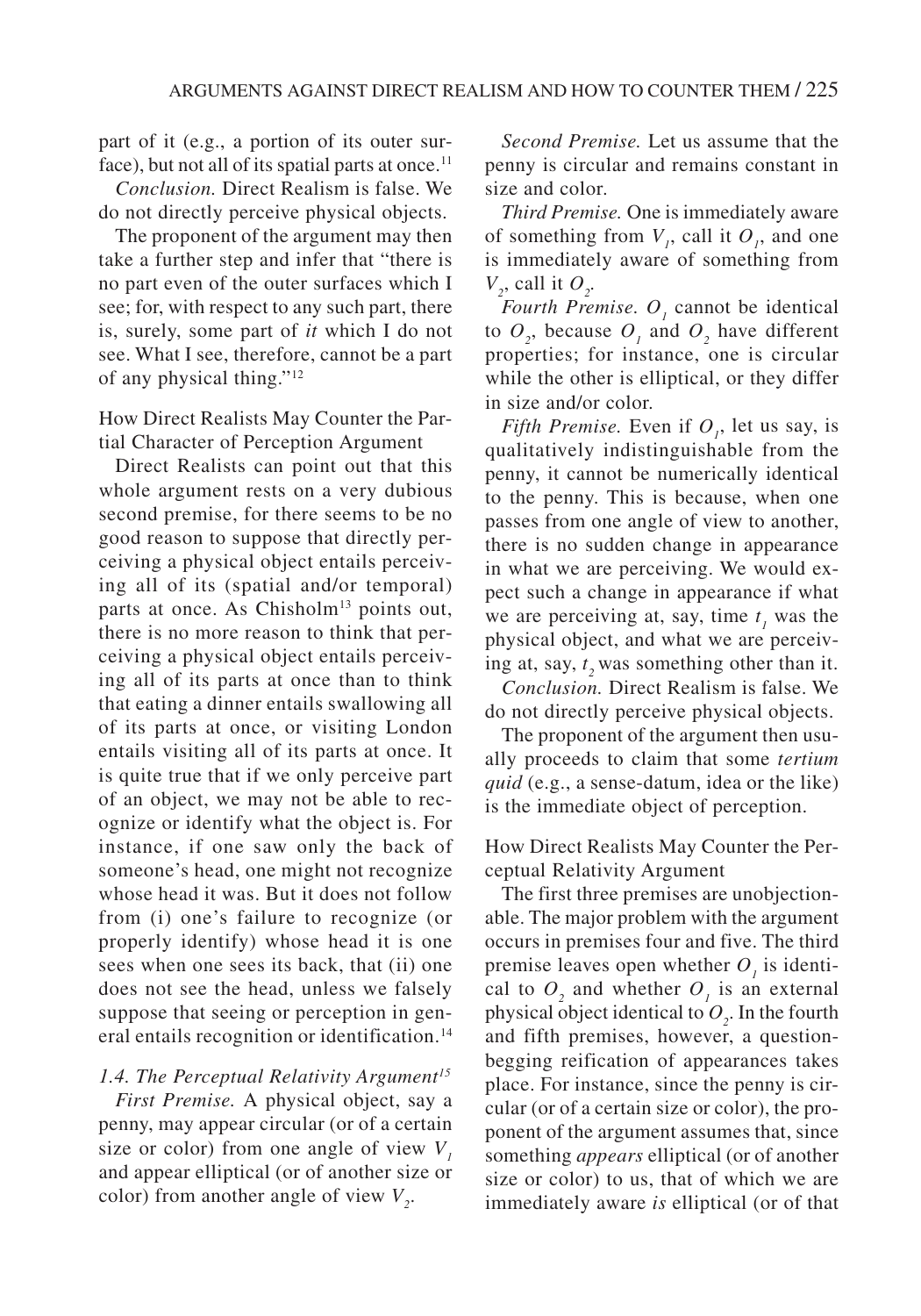size or color). The underlying assumption here is that if something *appears* F to subject S, then S must be immediately aware of something that *is* F.

Making this assumption does not beg the question against Naïve Direct Realism which holds that objects always appear as they are, and we may suppose that this argument tells against *that* kind of Direct Realism. But a Direct Realism that does not incorporate this underlying assumption, namely by holding that external physical objects or events may appear other than they are (e.g., a circular object may appear elliptical to us from a certain angle of view), sidesteps this putative defeater altogether.

In brief, by begging the question, this argument fails to defeat Direct Realism, even if it does defeat Naïve Realism.

What's more, there is no need to reify appearances as objects of immediate awareness in order to account for the facts of perceptual relativity. Direct Realists can account for such facts by straightforwardly appealing to various physical and physiological considerations: a round penny may look elliptical (or of another size) from a certain angle because of perspectival distortion; a brown penny of a certain hue may look to be of a different hue from another angle for a whole host of possible reasons (lighting effects, contrast effects, etc.). There is nothing in such commonplace facts which calls for positing the existence of something other than physical objects or events as the objects of immediate awareness.

# *1.5. The Argument from Perceptual Illusion16*

*First Premise.* Suppose we are perceiving a straight stick *SS* half submerged in water.

*Second Premise*. In perceiving *SS*, we are immediately aware of something *B* which is bent.

*Third Premise. B* cannot be identical to *SS* because *SS* is straight while *B* is bent.

*Conclusion.* Direct Realism is false. We do not directly perceive *SS*; we are aware of *SS* only by means of a prior awareness of *B*.

Proponents of this argument then usually proceed to give an account of the nature of putative objects of awareness such as *B* (e.g., as being sense-data, ideas, or the like).

How Direct Realists May Counter the Argument from Perceptual Illusion

The major flaw of this argument is the same as that of the Perceptual Relativity Argument; to wit, it involves a questionbegging assumption that if something *appears* F to subject *S*, then *S* is immediately aware of something that *is* F, an assumption explicitly rejected by those Direct Realists who hold that object *o* may appear F to *S*, even though *o* is not F. Moreover, Direct Realists can explain why *SS* may appear bent, without positing objects of awareness which are bent, by appealing to physical considerations: a straight stick submerged in water may look bent because an intervening medium for one part of the stick (water) interacts with light photons differently than an intervening medium for the other part of the stick (air). The straight stick's appearing bent is thus explainable without needing to posit some *tertium quid* which is bent.

# *1.6. The Argument from Hallucination17*

*First Premise.* Consider the proverbial drunk who "sees" pink rats or Macbeth who "sees" a dagger. Surely, the drunk and Macbeth are each immediately aware of something.

*Second Premise*. But no physical pink rats are present in the case of the drunk, and no physical dagger is present in the case of Macbeth.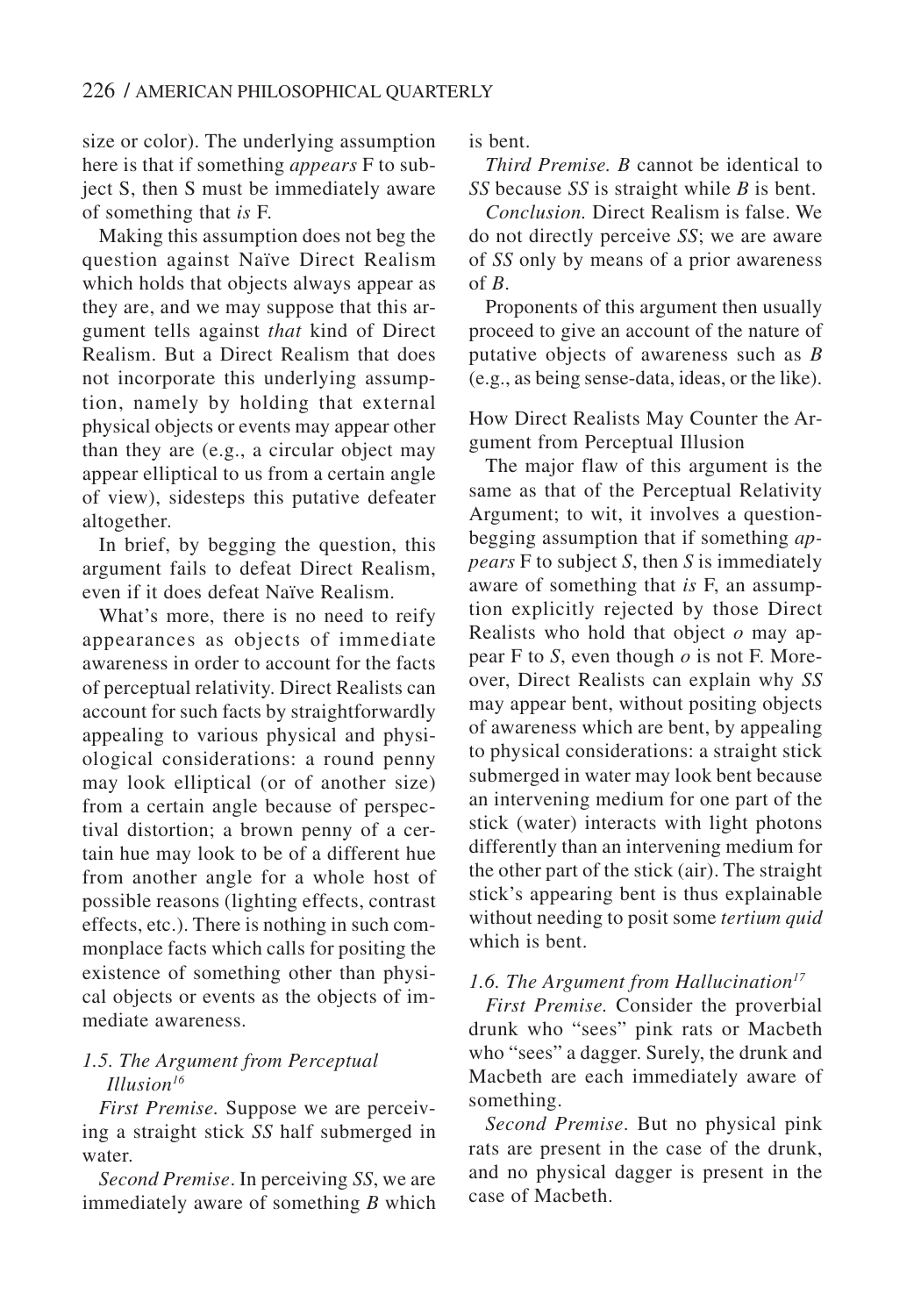*Third Premise.* Since the drunk and Macbeth are each immediately aware of something, that of which they are immediately aware must be something other than an external physical object.

*Fourth Premise*. But there is no, or at least no significant, qualitative or phenomenal difference between the objects of awareness in cases of hallucination and in cases of veridical perception; for instance, the "dagger" appearing to Macbeth may be phenomenally indistinguishable from a real physical dagger should it appear to him.

*Fifth Premise.* Given this phenomenal indistinguishability, we have reason to suppose that, since the objects of immediate awareness in hallucination are not external physical objects, the objects of immediate awareness in veridical perception are also not external physical objects.

*Conclusion.* Direct Realism is false. The objects of immediate awareness in hallucination and in veridical perception are something other than external physical objects (candidates proposed have included ideas, sense-data, and the like).

How Direct Realists May Counter the Argument from Hallucination

The Argument from Hallucination may very well be the most powerful argument against Direct Realism, but it fails to refute it. For consider the following:

First, even if we suppose for the sake of argument that sense-data (or ideas or the like) are the objects of immediate awareness in cases of hallucination, we need not accept that they are *also* the objects of immediate awareness in (veridical) perception. The proponent of the argument employs the principle that if *x* and *y* are phenomenally indistinguishable, *x* and *y* are ontologically indistinguishable. But why suppose that phenomenology is such a reliable guide to ontology? For counterexamples to this principle abound. For in-

stance, could not a hologram of a cat appear phenomenally indistinguishable from a real cat? Could not a papier mâché rock appear phenomenally indistinguishable from a real rock? Could not XYZ (of Putnamian fame) appear phenomenally indistinguishable from real water? Similarly, even if we suppose that a dagger-like sense-datum could appear phenomenally indistinguishable from a real dagger, this by itself gives us no compelling reason to suppose that the objects of awareness in hallucination and in (veridical) perception are ontologically of the same category, even if we suppose that sense-data (or ideas or the like) are the objects of awareness in hallucination.

Second, let's suppose that the drunk and Macbeth are each immediately aware of something, and that no physical pink rats appear to the drunk and no physical dagger appears to Macbeth. But from (i) no physical pink rats appear to the drunk or no physical dagger appears to Macbeth, and (ii) the drunk and Macbeth are each immediately aware of something, we need not conclude that (iii) sense-data (or ideas or the like) are the objects of immediate awareness in cases of hallucination. For (iii) neither follows deductively from (i) and (ii), nor is it the only (viable) explanation of (i) and (ii). Direct Realists can account for (i) and (ii) without conjuring up such strange existents as sense-data (or the like) in at least three ways. One account takes states of the brain to be the objects of immediate awareness in cases of hallucination.18 A second account takes the objects of awareness in cases of hallucination to be mental images.<sup>19</sup> The third account, the one preferred by the author of this paper, takes physical space occupants to be the objects of immediate awareness in hallucination.<sup>20</sup> All three accounts offer explanations of hallucination without conjuring up a whole other order of existents.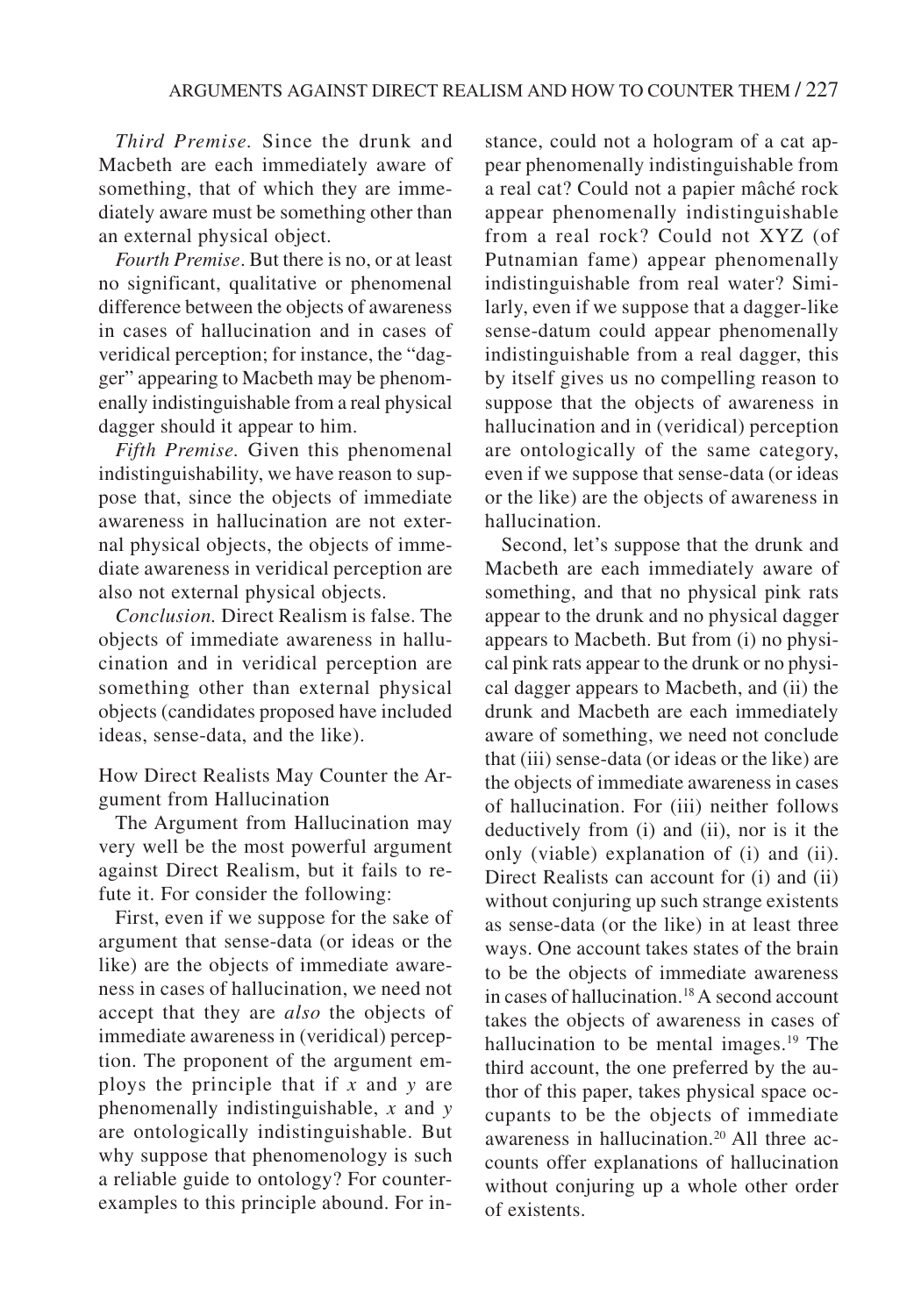In light of the above, we may conclude that the Argument from Hallucination fails to defeat Direct Realism.

#### 1.7. The Dubitability Argument<sup>21</sup>

*First Premise.* When one perceives a physical object, there is much that one can doubt. For instance, when one sees a tomato, one can doubt whether it is a tomato or a cleverly painted piece of wax, whether it is a reflection or a hologram, or whether one is suffering a hallucination.

*Second Premise*. But one cannot doubt that some sensible existent (e.g., a red patch of a round and bulgy shape) is directly present to one's consciousness.

*Third Premise.* If something is indubitably present to one's consciousness, it cannot be identical to anything that is not indubitably present to one's consciousness.

*Conclusion.* Direct Realism is false. What is directly present to one's consciousness in perception, namely, some sensible existent, is not identical to any physical object or event.<sup>22</sup>

How Direct Realists May Counter the Dubitability Argument

Since the first premise of the argument is true, it should be conceded. The second may be challenged, for one can raise plenty of doubts concerning whether a sensible existent which is (say) actually red and bulgy-shaped is directly present to one's consciousness. To give but one example, one can raise plenty of doubts as to whether anything actually is colored.<sup>23</sup> But the most glaring weakness of the argument occurs in the third premise where Leibniz's Law is fallaciously applied in an intensional context, namely that of doubting. It is quite possible for a person *S* to doubt that *x* is directly present to *S*'s consciousness and not doubt that *y* is directly present to *S*'s consciousness, even though  $\overline{x}$  is identical to *y*. Consider the following analogies:

Sally might doubt that her ring is made of the element with atomic number 79 and might not doubt that her ring is made of gold, even though gold is identical to the element with atomic number 79. Given its fallacious use of Leibniz's Law in an intensional context, the argument is unsound.

It's worth noting in this connection that proponents of arguments of this type (e.g., Price) have invariably (as far as the author of this paper is aware) been strong foundationalists out to secure indubitable foundations for the structure of belief. One of the reasons they may have found arguments of this type persuasive is their underlying conviction that indubitable foundations could be had.<sup>24</sup>

#### *1.8. The Objective Feature Argument*

What we may call "The Objective Feature Argument" encapsulates the case in Perkins (1983) against Direct Realism. In what fallows, the argument will first be summarized, an explanation of his premises will then be provided, and finally it will be shown how Direct Realists may counter the argument.

#### The Argument Summarized

*First Premise.* If Direct Realism is true, we can be directly (visually) aware of at least one objective feature of physical objects or events.<sup>25</sup>

*Second Premise*. There is no objective feature of physical objects or events we can be directly (visually) aware of. $26$ 

*Conclusion:* Direct Realism is false.

#### Explication of the Premises

Underpinning his entire case against Direct Realism, and also his case for Indirect Realism, for all sensory modalities including vision, is Perkins's assumption that we can only be aware of physical objects or events by means of a prior awareness of sensible qualities: "sensory awareness of objects and events can be accomplished only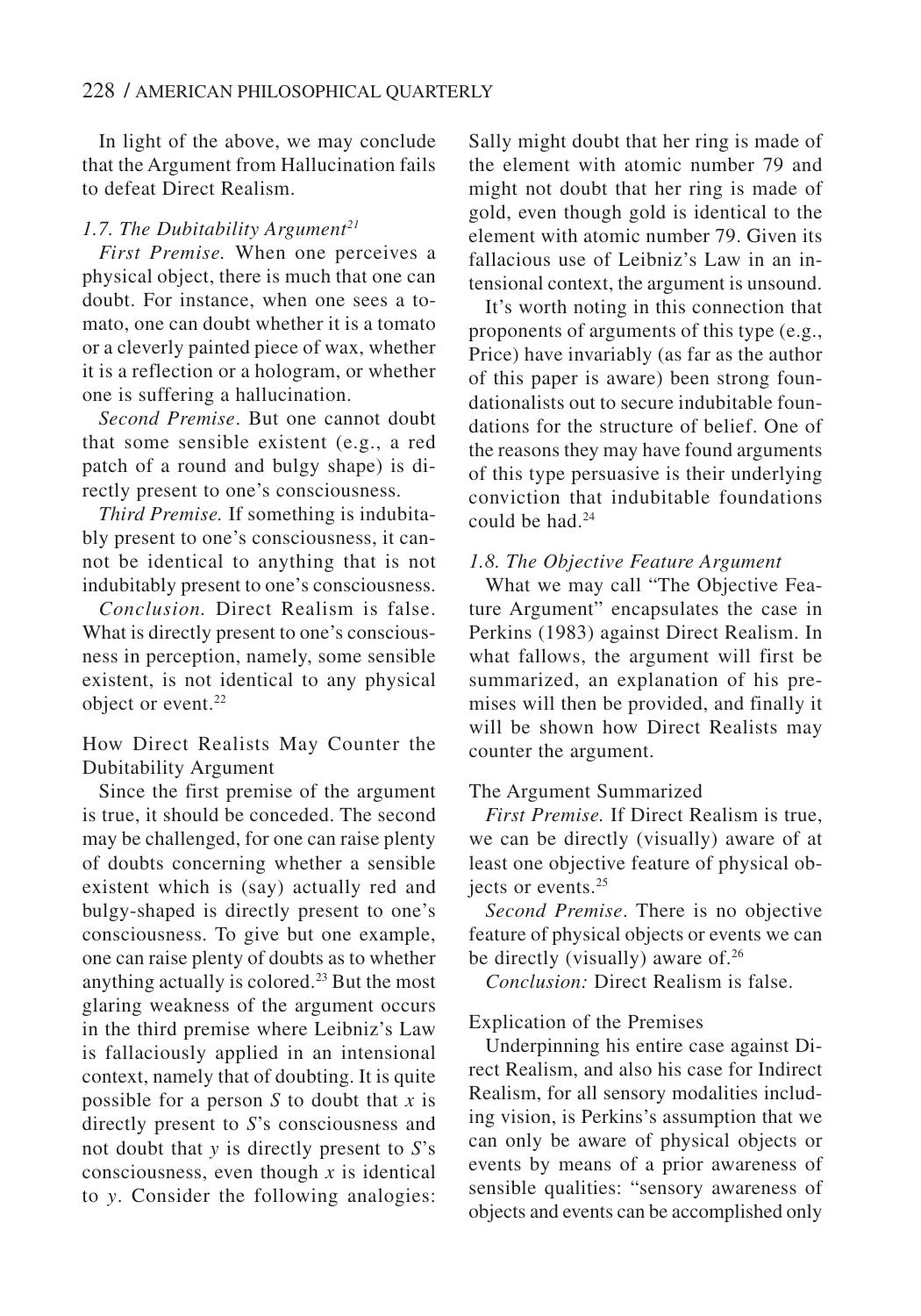through sensory awareness of sensible qualities."27 On the basis of this assumption, Perkins then proceeds to consider whether sensible qualities, of which he thinks we can be directly aware, are objective features of physical objects or events.

He challenges the Direct Realist to choose a visible feature, one that is an objective feature of physical objects or events, of which we can be directly visually aware. He claims that, in making this choice, the direct realist will want to steer away from three dangers.

The first danger to avoid is choosing a feature that can turn out to be a disposition to *look* so and so, for choosing such a feature is liable to lead to Indirect Realism; instead, the Direct Realist will "look for a feature whose nature would be what it is were no seeing creatures so much as a possibility."28

Also dangerous for the Direct Realist, thinks Perkins, "is the choice of a feature whose nature cannot show itself to vision."29 He adds: "The direct realist will not begin by speaking of the atomic structures of visible surfaces as a feature we directly see."30

Finally, the Direct Realist "wants the feature to be one we needn't visually infer from other perceived data—for the latter will be more directly perceived than the inferred feature."31

Trying to avoid all three dangers, the feature the Direct Realist will opt for, thinks Perkins, is the shape of the facing surface of an object, because (a) the definition of its nature requires no reference to how the surface looks to us, (b) to vision "a shape reveals itself for what it is," and (c) "shape need not be inferred from another feature of the shaped object or of any object before the eyes."32

At this point, Perkins objects on these lines:

I cannot *see* the shape of any object except through seeing colors, I cannot become visually conscious of the shape of an object except through becoming visually conscious of a pattern of color. We see the shapes of objects by seeing boundaries. And we see boundaries by seeing demarcations between expanses of different color. Our seeing the difference in color between one region and another enables us to see a boundary and our seeing shapes consists in our seeing boundaries. Becoming visually conscious of shapes always in part consists, therefore, in becoming visually conscious of colors.33

Since we cannot, according to Perkins, directly see the shapes of objects because we see shapes by seeing colors, the Direct Realist must propose that we directly see colors of objects, and that these colors are objective features of these objects.34 Perkins then proceeds to argue at length that colors are not objective features of physical objects, and thus concludes that Direct Realism cannot be true of vision.<sup>35</sup>

How Direct Realists May Counter the Objective Feature Argument

In assessing Perkins's case against Direct Realism, his underlying assumptions deserve careful scrutiny.

One of his most fundamental assumptions, which goes unargued for and yet is crucial to his case against Direct Realism, is his sensory atomism (one reminiscent of Locke's): as a sensory atomist, Perkins takes quality-instances to be direct objects of sensory awareness. The only way he envisages physical objects or events as being objects of sensory awareness is if these quality-instances are objective features of these physical objects or events. Despite acknowledging that, with his strategy for arguing against Direct Realism, "everything hinges on the nature of the property chosen as a candidate of direct sensory awareness,"<sup>36</sup> Perkins fails to realize that by reifying quality-instances (he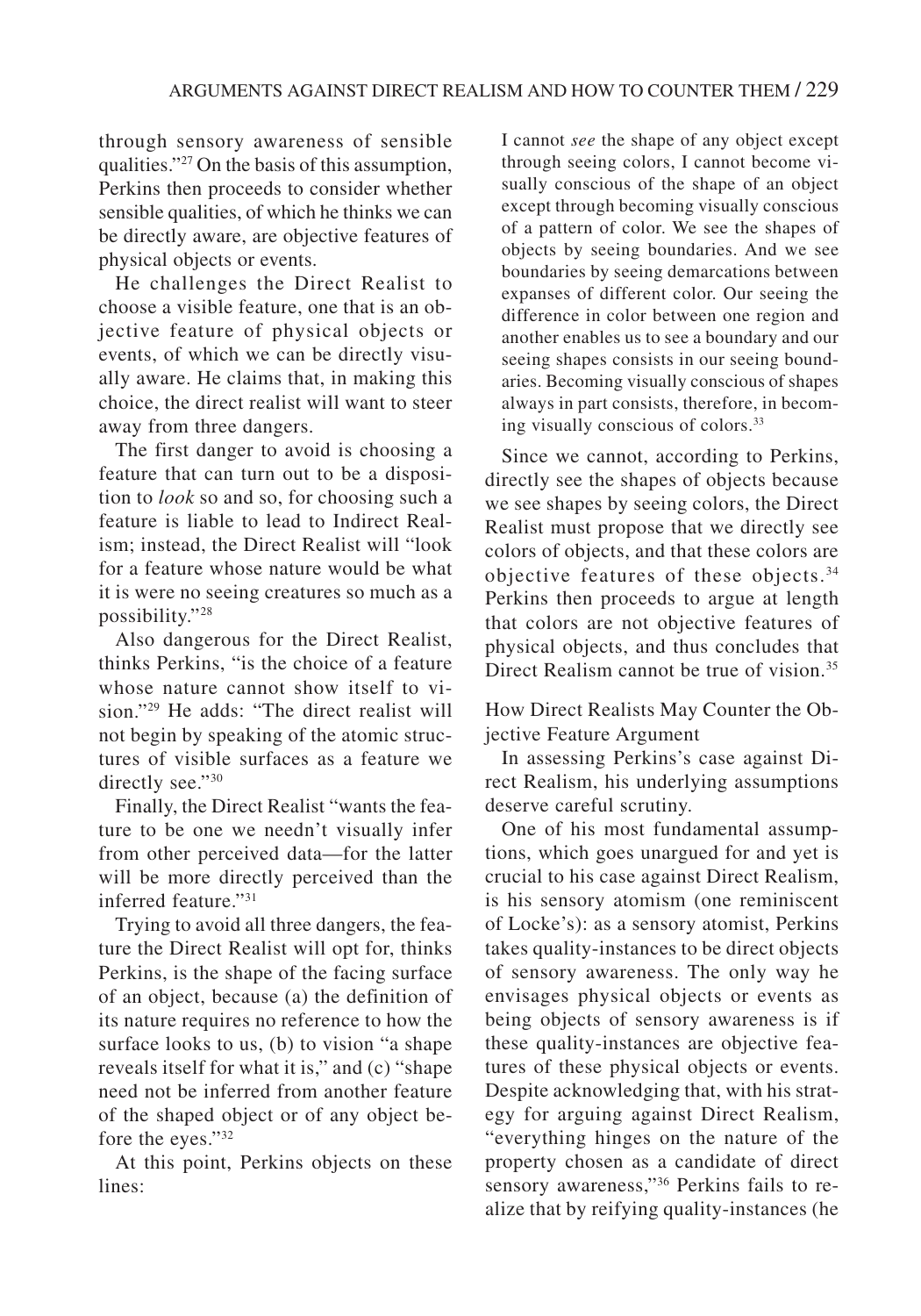uses the term 'quality-instance' interchangeably with the terms 'property', 'feature', and 'sensory quality') as objects of direct sensory awareness, not only does he mischaracterize Direct Realism, but he subtly begs the question against it. Consider the following.

Direct Realists need not hold that quality-instances are direct *objects* of sensory awareness at least some of which are also objective features of physical objects or events; instead, they take the objects of (veridical) perception to be physical objects or events themselves, which, to humans at least, appear colored. Direct Realists do not have to assume that quality-instances are the direct objects of sensory awareness, and attribute at least some of these quality-instances to physical objects or events as their objective features. Rather, they can take sensible qualities to be *modes* by which objects of direct sensory awareness (namely, physical objects or events) appear to subjects.<sup>37</sup> By saddling Direct Realists with a commitment to quality-instances as *objects* rather than as *modes* of direct sensory awareness, Perkins fundamentally mischaracterizes what Direct Realists need be committed to.

What's more, Perkins's reification of quality-instances as objects of direct sensory awareness subtly begs the question against Direct Realists. If one begins by assuming that quality-instances are *objects* of direct sensory awareness, one is then led to think of them as being a kind of *tertium quid* by means of a prior awareness of which the percipient is (at best) indirectly aware of external physical objects or events. Since Direct Realists may explicitly reject the reification of quality-instances as *objects* of direct sensory awareness, Perkins must do more than take

for granted this reification. By taking it for granted, he merely assumes an absolutely crucial point he needed to prove in order to refute Direct Realism. Hence, his argument fails to defeat Direct Realism.<sup>38</sup>

#### 2. CONCLUSION

In closing, we would do well to (1) summarize the lessons that may be derived from our discussion of the eight main arguments against Direct Realism, and (2) comment on the broader philosophical significance of the failure of these arguments to defeat Direct Realism.

#### *2.1 Lessons*

Lest their position fall prey to these arguments, Direct Realists should:

(i) distinguish causal indirectness from cognitive indirectness and maintain that the causal indirectness of perception does not entail that it is cognitively indirect;

(ii) concede that we cannot (given the laws of physics) directly perceive external physical objects or events without a time lag, however minute, without conceding that this entails that we cannot directly perceive physical objects;

(iii) reject the notion that perceiving a physical object requires perceiving all of its spatial or temporal parts at once;

(iv) maintain that physical objects can appear differently than how they are;

(v) be wary of question-begging reifications of appearances by their opponents;

(vi) concede that doubts can be raised that we are perceiving physical objects without conceding that this entails that we do not perceive physical objects;

(vii) treat sensible qualities as *modes* of perceptual awareness rather than as *objects* of awareness.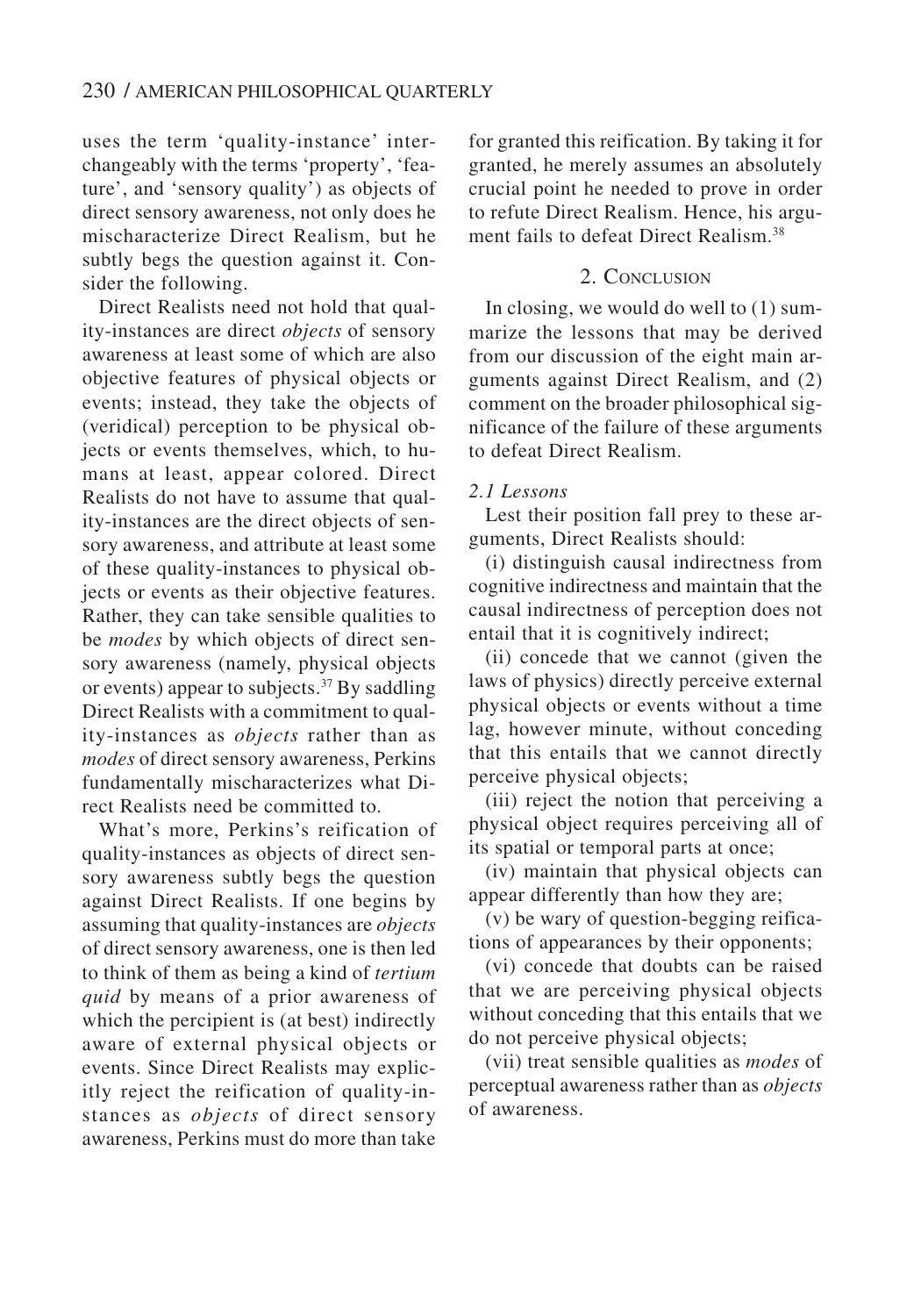# *2.2. The Significance of Defeating the Putative Defeaters of Direct Realism*

Though this paper has not been historical in focus, the philosophical significance of defeating the putative defeaters of Direct Realism may be better appreciated by understanding what is at stake in historical context. Accordingly, this paper will close with some conspective remarks about this context.

Peter Coffey (1917), in a wonderful, yet now little read, discussion of the history of epistemology, tells us of a debate in scholastic philosophy between the *Perceptionists* and the *Representationists*. The Perceptionists, whom today we would call "Direct Realists," maintained that in perception the subject is directly aware or cognizant, not of species (or images or representations or quality-instances) putatively serving as perceptual intermediaries between the mind and mind-independent external objects, but of these external objects themselves. They held that, even if the species (or image or representation or quality-instance) is the *medium quo* (the means by which) an external object is perceived, the *objectum quod percipitur* (that which is perceived) is not the species, but rather the external object itself. By contrast, the scholastic Representationists held that (strictly speaking) the *objectum quod percipitur* is the species itself.

Though Descartes ridiculed the species (among other things) of the scholastic Representationists, he espoused a doctrine of perceptual experience very much akin to theirs, where (cartesian) ideas replaced (scholastic) species in the roles of (i) perceptual intermediaries between the mind and external objects, and as (ii) representations of external objects. A key negative tenet of scholastic Representationism, namely that perceptual experience does *not* consist in a direct or immediate intuition or presentation of external objects, and a key positive tenet of scholastic Representationism, namely that *appearances* are the immediate objects of perceptual experience, were adopted by Descartes and subsequently became two of the most deeply entrenched tenets of Modern Philosophy, tenets espoused in variant ways by (among others) the Rationalists, the Empiricists, Kant,<sup>39</sup> the Absolute Idealists, and a whole host of twentieth century thinkers espousing positions including (but not limited to) various versions of the Sense-Datum Theory and Phenomenalism.<sup>40</sup>

If the reasoning of this paper is sound, the eight main arguments against Direct Realism fail to defeat it. Hence, insofar as Indirect Realism, Idealism, Phenomenalism, and even External-World Skepticism are motivated, whether implicitly or explicitly, by the presumed untenability of Direct Realism, the defeat of these putative defeaters undercuts an important motivation for each of these views. Worth noting as well is that the contemporary resurgence of Direct Realism represents, in an important sense, a return to, and vindication of, tenets espoused by the scholastic Perceptionists centuries ago.<sup>41</sup>

#### *The College of New Jersey*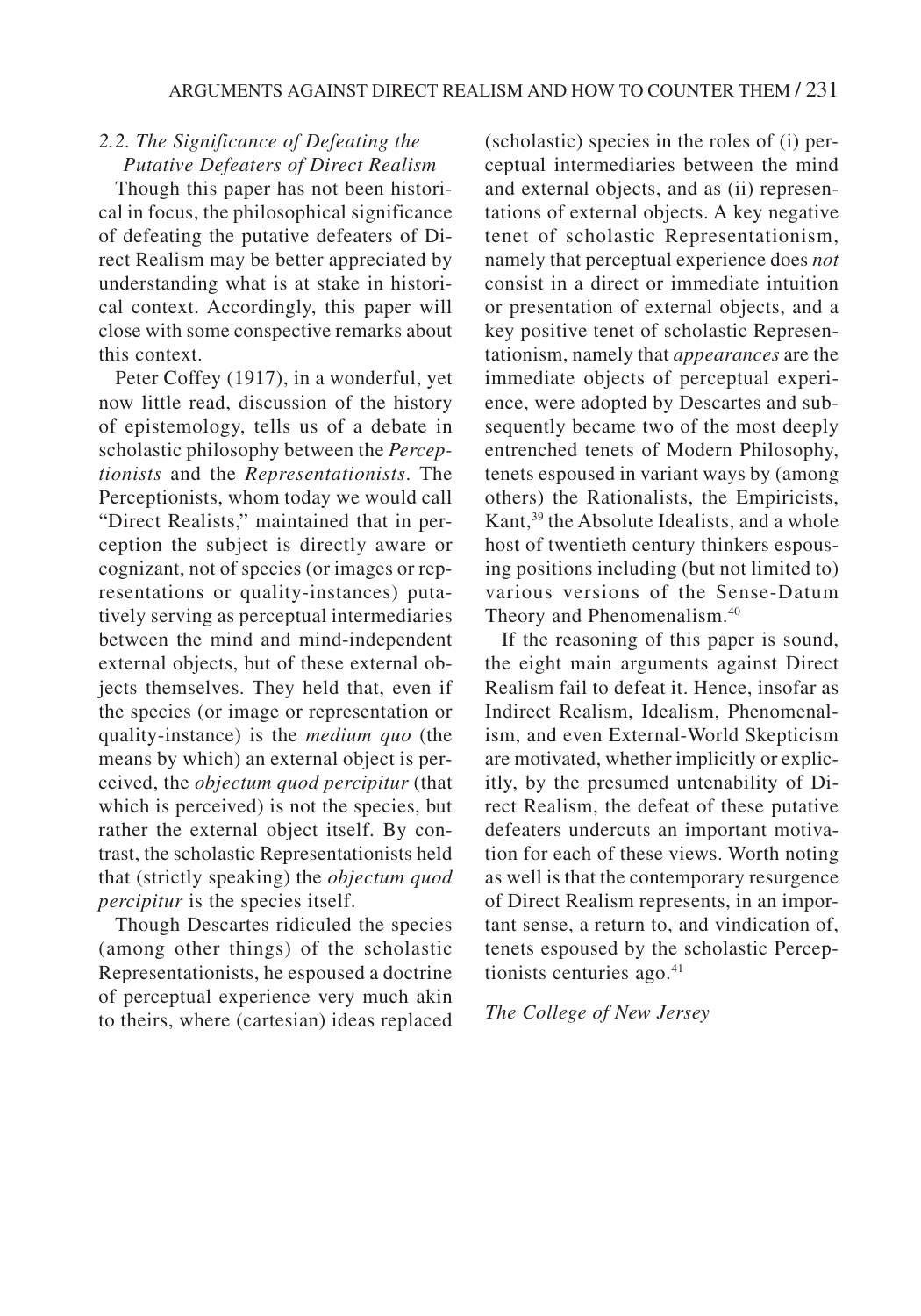## 232 / AMERICAN PHILOSOPHICAL QUARTERLY

## **NOTES**

1. For instance, see Alston (1999, 1998, 1990), Langsam (1997), Gram (1983), Kelley (1986), Putnam (1994), and Austin (1962). Searle (1982) offers an account of perceptual experience that is direct realist at least in part.

2. The works mentioned in the previous note reject some of the arguments against Direct Realism but none addresses all eight of them.

3. We may take Descartes and Locke as paradigmatic examples of Indirect Realists.

4. We may take Berkeley and the Absolute Idealists as paradigmatic proponents of this position.

5. What is meant here is Ontological Phenomenalism, not just Linguistic Phenomenalism. J. S. Mill is a paradigmatic example of an Ontological Phenomenalist.

6. Versions of this argument can be found in Maclachlan (1989), pp. 46–47; Harrison (1993), pp. 18–19; Landesman (1993), pp. 14–15; Lovejoy (1930), pp. 20–23; and Price (1932), pp. 30–31, inter alia.

7. To quote part of a memorable phrase of Dewey's, "it is pure fiction that a 'sensation' or peripheral excitation, or stimulus, travels undisturbed in solitary state in its own coach-and-four to either the brain or consciousness in its purity." Quoted in Lovejoy (1930), p. 21.

8. Versions of this argument may be found in Maclachlan (1989), pp. 33–48; Broad (1923), pp. 367f; Lovejoy (1930), pp. 18f; inter alia.

9. If perception can occur across spatial and temporal distances in the case of nearby objects and events, why could it not occur over spatial and temporal distances in the case of far-away objects or events?

10. Variations of this argument may be found in Descartes's Second Meditation, in Broad (1925) pp. 149–150; and in Moore (1953), p. 34, inter alia.

11. A variation of this argument claims that we are able to perceive, at best, a temporal part of a physical object, but not all of its temporal parts.

12. Chisholm (1957), p. 154.

13. Ibid.

14. For reasons why perception does not entail identification or recognition, see Alston (1998). Perceiving an object does not entail recognizing it or identifying it, for it is possible to perceive an object without being able to recognize or identify it. For instance, to use an example from Dretske (1990), it's possible to see a black cat on a sofa and mistake it for a sweater. But in mistaking it for a sweater, one is still seeing a cat on a sofa.

15. Versions of this argument may be found in Harrison (1993), pp. 18–19; Maclachlan (1989), pp. 42–43; Broad (1925), 211f; Russell (1989), pp. 21–22; and Price (1932), pp. 38–39; inter alia.

16. Versions of this argument may be found in Harrison (1993), pp. 18–19; Maclachlan (1989), pp. 36–39; and Price (1932), p. 28; inter alia.

17. Versions of this argument may be found in Russell (1989), pp. 19–20; Price (1932), pp. 28– 33; Harrison (1993), pp. 18–19; and Maclachlan (1989), pp. 36–38, inter alia.

18. See Mark Johnston's "The Strange Object of Hallucination" (unpublished manuscript).

19. See Alston (1999).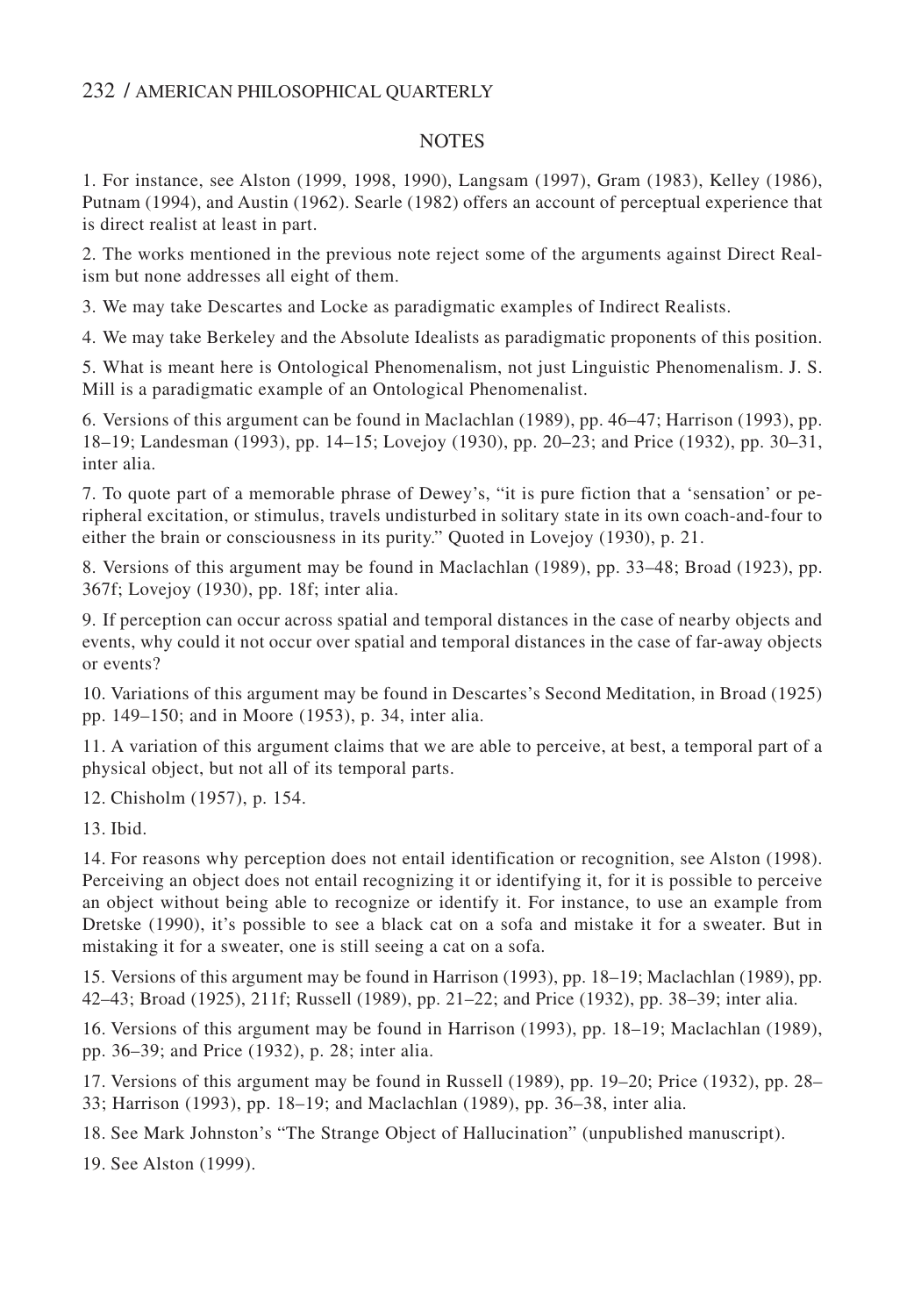## ARGUMENTS AGAINST DIRECT REALISM AND HOW TO COUNTER THEM / 233

20. On this account, hallucinations are categorized as extreme illusions, where extreme illusions are cases where physical space occupants (e.g., air) appear to the percipient radically other than how they are (e.g., as falsidically appearing to have properties they do not have). For a discussion of this, see Le Morvan (2000).

21. This version of the argument is from Price (1932), pp. 3f; cf. Russell (1912), pp. 23f and Descartes's Second Meditation.

22. Price then proceeds to identify the sensible existent as a sense-datum, and later gives an indirect realist account of physical object perception.

23. See Hardin (1988) for why he thinks nothing is colored.

24. Rejecting this argument, though, does not entail rejecting more moderate versions of foundationalism.

- 25. Perkins (1983), 227–229.
- 26. Perkins (1983), 229–239.
- 27. Perkins (1983), p. 21; cf. pp. 3, 13, 15, 20, 22, 25–26, 57–58, 97f, 183f.

28. Perkins (1983), p. 227.

- 29. Ibid.
- 30. Ibid.
- 31. Ibid.
- 32. Ibid., p. 228.
- 33. Ibid.
- 34. Ibid., pp. 228–229.
- 35. Ibid., pp. 229–239.
- 36. Ibid., p. 3.

37. See the discussion of modes of awareness in Coffey (1917) and Kelley (1986).

38. An anonymous referee of this journal asked, appropriately, why the space allotted in this paper to the explanation and refutation of the eighth argument is comparatively greater than that allotted to the other seven, and whether this suggests "that the issues at stake in that exchange reframe or cast new light on those raised by the previous seven." Though this suggestion may be correct, the principal reason that more space was allotted to the eighth argument is that it proved less amenable to a succinct encapsulation and refutation than the previous seven. The greater space allotted to this argument is not meant to suggest that it is of greater philosophical importance than the previous seven.

39. What we might call the "standard interpretation" of Kant has traditionally taken him as reifying appearances as the immediate objects of sensory awareness. For an interesting recent challenge to this interpretation, see Collins (1999).

40. Thomas Reid (1969) is a notable exception in the early modern period. Prichard (1909), Coffey (1917), Hicks (1938), and Barnes (1945) swam against the prevailing current by defending Direct Realism in the first half of the twentieth century.

41. Thanks to Katherine Jackson, William P. Alston, C. L. Hardin, and to an anonymous referee of this journal for helpful comments and suggestions.